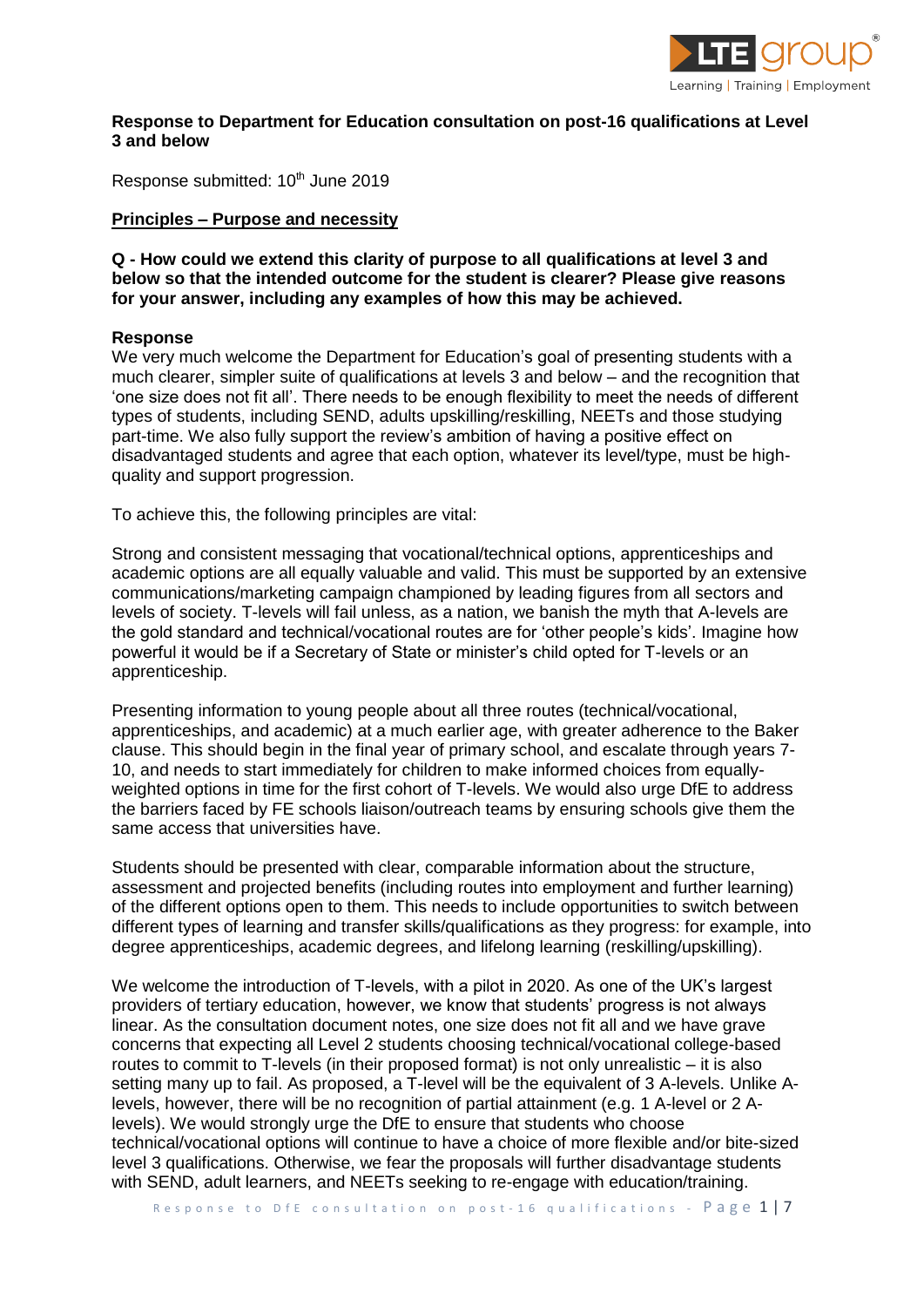

Instead, we would suggest a tiered approach that includes: transition between 2 and 3; an entry qualification (perhaps similar to the old AS); and a technical/mastery level outcome (full T-Level) which is valued by students and employers and is also a staging post to Level 4 and above. We believe a tiered approach is essential to gain commitment of large groups of students who currently benefit from this stepped approach.

Changes (such as the introduction of T-levels and any removal of existing qualifications) must be carefully orchestrated to ensure the system is not destabilised. We have concerns that the proposed timescale does not allow enough time for learning from the T-level pilots to be understood and absorbed. The complexity of the current market means it is vital that awarding bodies and providers (including FE colleges) have enough time to implement changes properly.

**Q - Are standalone qualifications in personal, social and employability skills necessary? Please give reasons for your answer and tell us if there are other changes we should explore to support these skills being delivered in other ways. Please make clear if your answer varies in relation to different student groups, such as adults or those with SEND.**

## **Response**

Yes. They are crucially important to many of our students, who feel a huge sense of achievement in having a recognised qualification. The motivation they draw from this means they are highly-effective building blocks for students who need additional support throughout their learning to achieve their overall academic outcomes.

Many of our most disadvantaged students not only come from low/no income households – they also have complex personal backgrounds which mean they start furthest from the employment market and require a wide range of initial support to change what are often ingrained behaviours and attitudes. These soft skills, gained in bite-sized learning chunks, also enable students to gain personal confidence and become more work-ready.

As an example, they currently provide a bridging qualification for 16-18 and ESOL adult learners with Level 3 capability but who need added skills at Levels 1 and 2 before they can progress. This group is not small – we currently have 2,500 students completing employability + qualifications at The Manchester College.

The PSE skills they provide are also hugely valuable for ESOL students seeking to integrate and engage with their local community, developing relationships and understanding British values and British society. They are also critical in enabling SEND students to engage with the workplace and industry placements.

# **Principles - Progression**

## **Q - What additional evidence or data could we use to determine whether current qualifications or types of qualifications, including Applied General qualifications, are delivering successful outcomes?**

#### **Response**

Like colleagues elsewhere in HE and FE, we believe it is important to use a range of measures that provides a rounded picture and reflects the full value of a qualification over time. Many students do not follow linear paths, and short-term outcomes may reflect a student's personal circumstances or the wider economy. The measures used to assess the success of existing qualifications must include:

Clarity on the overall 'value added' by a qualification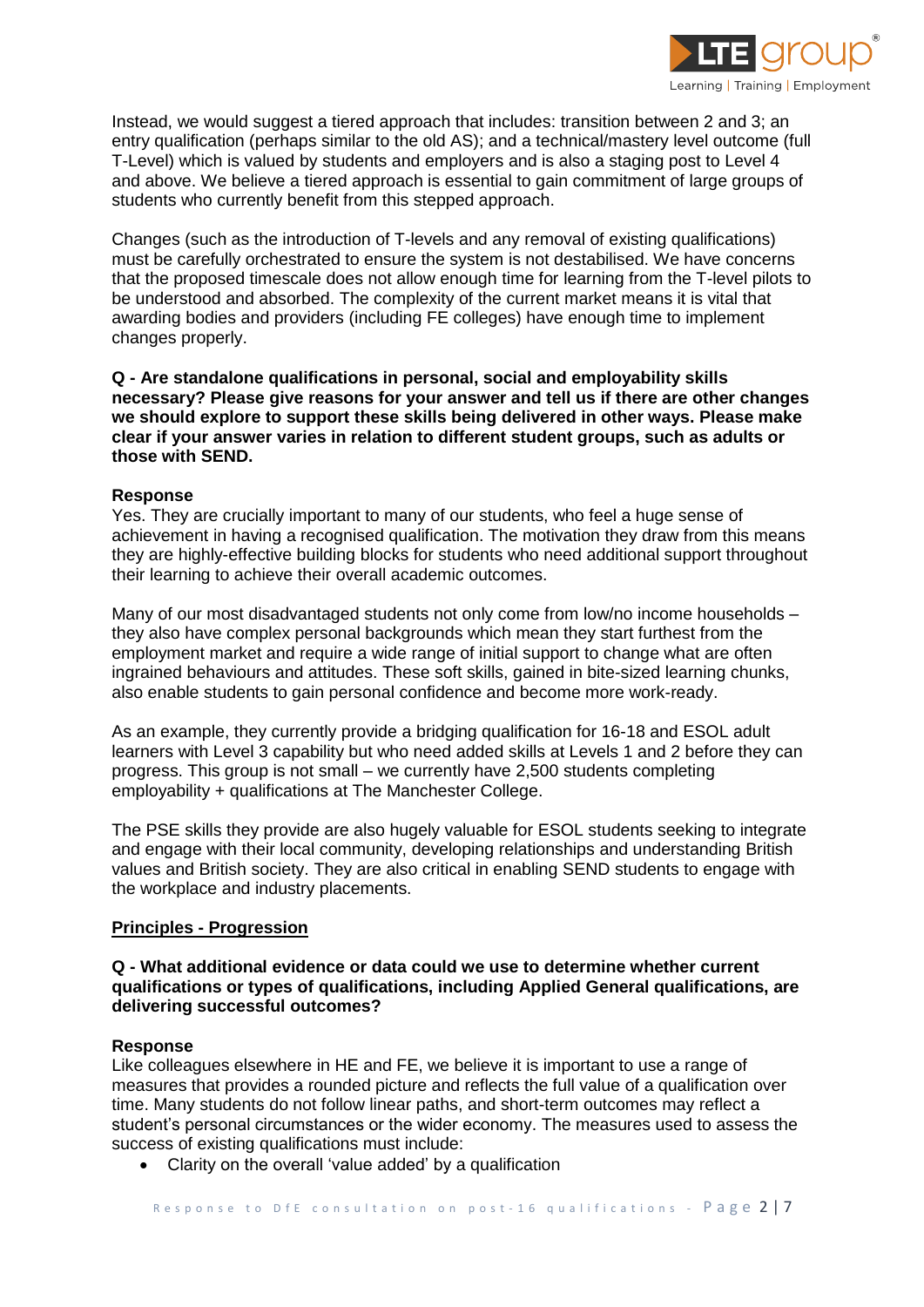

- Initial, medium and long-term employment outcomes and salary levels
- Retention, progression and achievements, related to the students' qualifications on entry as well as their final outcomes
- Measures of digital literacy, functional skills and overall employability
- Data from employers linking skills / levels to requirements more accurately

As the consultation document makes clear, the evidence currently available is largely reliant on data from the HEI system. This creates a positive bias in favour of A-levels at the expense of technical/vocational options. The fact there are ample national datasets on students' progression into university and their employment post-university, compared with a dearth of comparable data on technical/vocational routes (exacerbated by frequent change to these qualifications) unfairly disadvantages the technical/vocational sector. It also means there is little evidence on whether schools are complying with the Baker clause and promoting technical/vocational qualifications and apprenticeships as equally valid alternatives to A-levels.

This must be addressed and we have suggested how this might be done in our response to the next question.

## **Q - How could we better use data about student outcomes to monitor and assess the success of future qualifications?**

#### **Response**

We want to ensure that government, regulators, providers, employers, students and their parents/carers can access clear, easily-comparable and consistent information about the quality of different qualifications. This will require a national approach to data collection and reporting that is properly regulated (i.e. linked to outcomes, quality and funding), and consistently applied for all providers of qualifications at level 3 and below.

Outcomes data should be regionally adjusted to take account of differing labour markets for employment and salary, but it should be published annually to create a clear picture for anyone seeking information about these qualifications. It is particularly important that students and their parents/carers can access this information in a way that is easilycomprehensible and easily-comparable so they can choose the best educational pathway to employment for them.

As mentioned previously, it is also vital that the data enables proper evaluation of the extent to which schools are complying with the Baker clause and promoting T-levels and apprenticeships as equally-desirable alternatives to A-levels.

#### **Principles – Quality**

## **Q - Are the quality features listed under paragraph 55 the right starting point for framing future quality requirements for publicly funded qualifications? Please give reasons for your answer.**

#### **Response**

Our view is that a qualification's quality is best determined by its outcomes, including the measures listed in our response to question 19. Paragraph 55 provides a useful structural framework for a curriculum's validity but, with the exception of progression, the criteria do not guarantee good quality.

We appreciate that this is a first-stage consultation seeking to agree general principles but would suggest that, if the measures are to be linked to different levels of learning and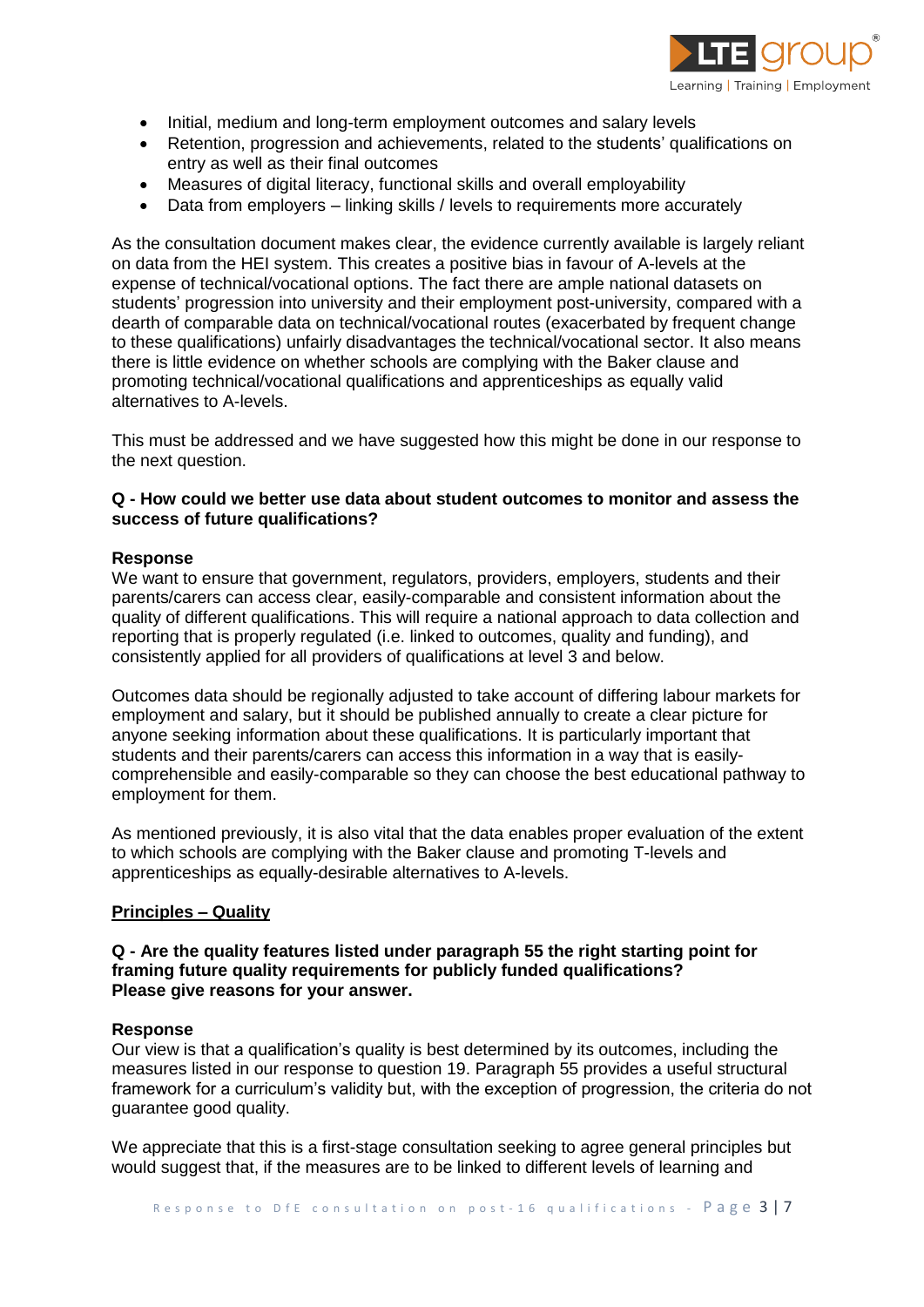

outcomes, then there should be a tiered approach. This would more accurately reflect the fact that technical/vocational routes from Level 2 to 3 are not as well established or linear as the A-level curriculum.

For example:

Stage 1 – a foundation in technical/vocational education with a Transition Year suitable for the many students who have had no, or very limited, technical/vocational education at school. Guided learning hours (GLH) should allow a broad introduction similar to the current study programme, and must include work experience, a technical/vocational element and foundation English and Maths, in order to provide a solid foundation for further learning.

Stage 2 – a competence-based qualification that equips students for entry-level employment in technical roles and/or progression into more advanced technical/vocational education. Students could progress straight into this level from Stage 1. This could be the place for current RQF Applied Generals, with emphasis on mastery of technical skill and readiness for meaningful industry placement. That flexibility would also suit students who are not yet ready to commit to a full T-level.

Stage 3 – full T-level (or equivalent Level 3 Applied General) that equips students with full occupational competence and entry into intermediate-level technical roles.

A tiered approach such as this sets the context in which the criteria listed in paragraph 55 can be used to assess the validity of a curriculum. We would recommend that the threestage framework outlined above should take no less than four years, when studied full-time, and that funding on that basis should be guaranteed for all capable/eligible students.

Clearly there will be some funnelling, with flexibility for students of differing abilities and starting points. Critically, however, each tier must have a clear purpose and exit intention, with the progression timescale slightly extended. This is crucial to avoid the social mobility gap that a move straight from transition-level into T Levels could create, with many of the most disadvantaged students dropping out after Transition Year.

## **Q - Are there certain quality features, such as size (that is, number of guided learning hours) or assessment processes that should be given particular priority? Please give reasons for your answer and if yes, please state which features should be a priority.**

#### **Response**

As stated previously, we have concerns that the measures listed in paragraph 55 are no guarantee of quality. A curriculum could offer a significant number of guided learning hours, but still not have good outcomes. Instead, we would urge the DfE to adopt a co-created and connected approach to quality that includes end assessment and employers' feedback.

Our European neighbours provide extensive – and compelling – evidence of the value in providing an education 'escalator' that is both dual-track (academic and technical/vocational) and 'step on, step off' with clear achievement points and associated qualifications at each exit point.

This is essential to addressing the UK's skills and productivity gap. As one of the UK's largest FE/HE providers – and one serving extremely disadvantaged students, many of who have poor prior attainment, low aspirations on entry and complex personal and family backgrounds – we cannot stress this too much.

Many of our students come to us with extremely low expectations of themselves and what they can achieve in life, linked to their previous experience, local community and upbringing.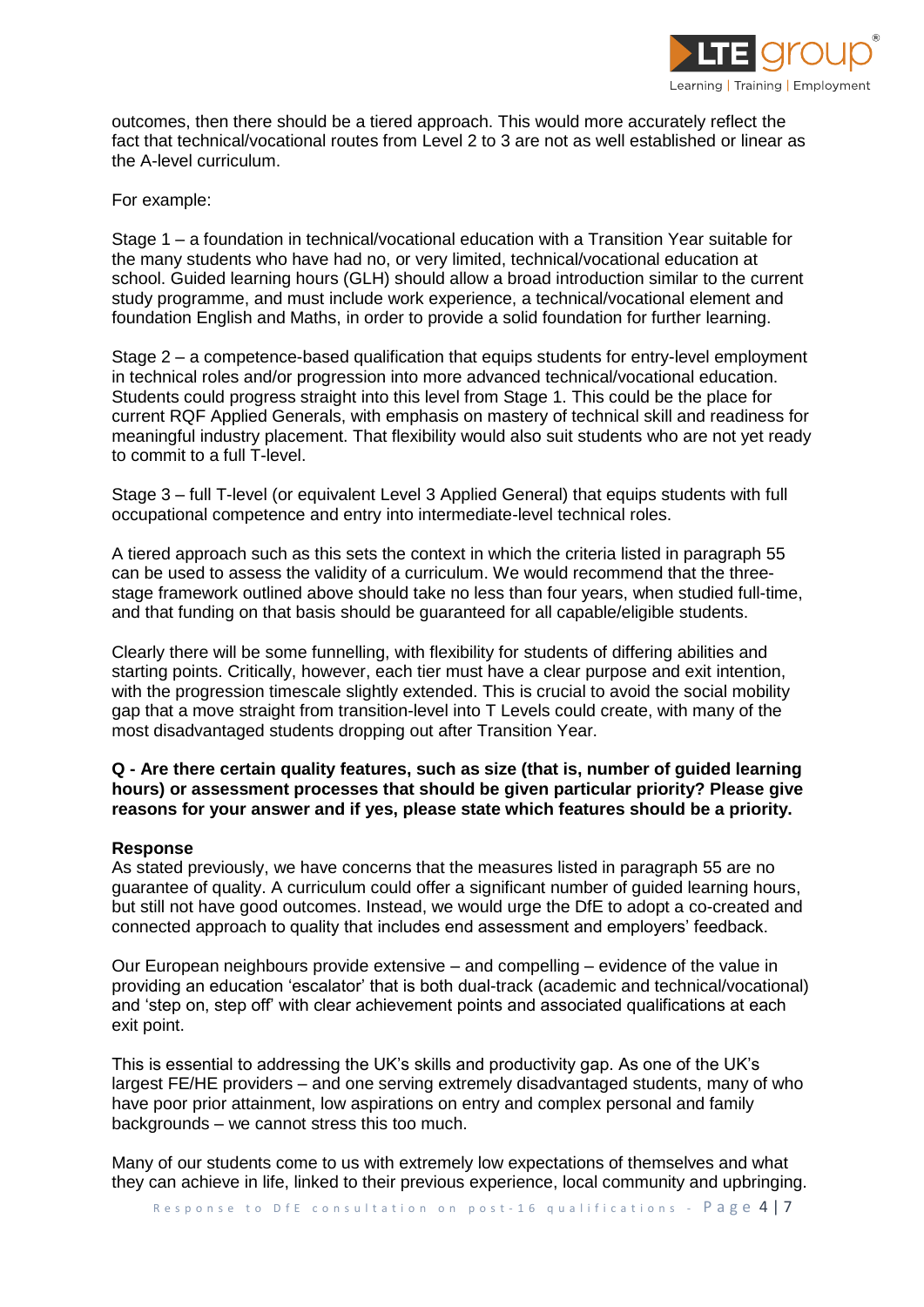

For them, the 'quality' of their educational experience is linked to gaining meaningful employment and their confidence and aspirations are boosted with every achievement. Initially, they may start see themselves as part of a community and giving something back; then they begin to look at their longer-term career aspirations and personal development.

The quality measures need to value, reward and embed these learning achievements at each level of progression – it is crucial that they provide clear signposts of the real value of these qualifications to students and employers.

## **Q - Are there particular quality principles that we should consider for adults? Please give reasons for your answer.**

## **Response**

Adult learners typically have multiple competing agendas for their time and commitment. Many have been out of education for some time. They may have to combine their studies with caring responsibilities and employment. Quality principles must be cognisant of adult learners' needs and not create barriers for them. Flexibility is key, with the ability to deliver education in tiered stages that recognise a learner's starting point, can be taken at their own pace, and is accessible in a variety of modes (including blended/online).

The full-time, face-to-face approach proposed for T-levels will represent a major challenge for many adult learners. Yet the need for lifelong reskilling/upskilling – including people furthest from the job market – means they are precisely the audience who require accessible high-quality technical/vocational qualifications which will change their lives.

The recent boom in apprenticeship starts of all levels by learners aged over 25 indicates the real need for accessible options. As in our earlier answers, we maintain that a tiered approach with multiple 'step-on, step-off' points, with recognised qualifications at each stage, is the most beneficial to adult learners.

# **Applying our principles – Our broader ambitions**

## **Q - At level 3, what purposes should qualifications other than T Levels or A Levels serve:**

# **a) for 16 to 19 year olds? Please give reasons for your answer.**

**b) for adults? Please give reasons for your answer.**

We fully support the consultation's aim of clarifying and simplifying the qualifications system. We strongly believe, however, that there is enormous value in retaining alternative Level 3 qualifications. They have many clear purposes – and can be hugely beneficial – both for 16- 19 and adult learners.

Some subject areas are not fully covered by T-levels or A-levels – for example, creative arts and sport – so it is vital that alternative Level 3 qualifications are retained. (It is not realistic to assume that apprenticeship-only routes will meet the needs of students, employers and the market.)

As stated in responses to previous questions, large numbers of students will take complex, non-linear routes into FE/HE and subsequent employment for very valid reasons including personal circumstances and prior achievements. The flexible nature of the current qualifications system benefits all learner types, many of whom cannot commit to doing a Tlevel or 3 A-levels, but who do aspire to progress into higher education in due course. Depriving them of 'step on, step off' alternatives to T-levels and A-levels – with partial attainment recognised at each level – would significantly damage their life opportunities and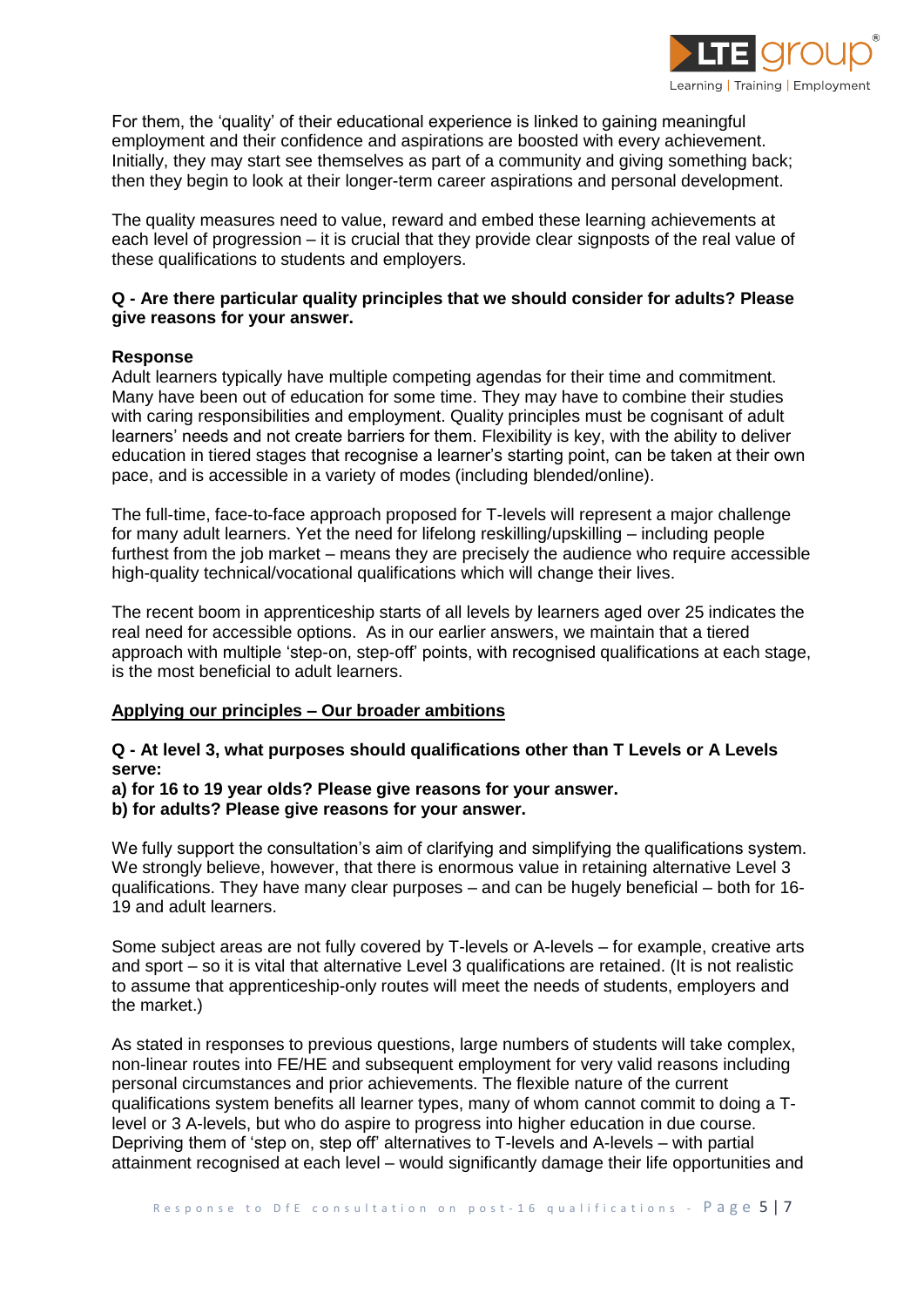

further disadvantage those most in need. It would have a hugely negative impact on social mobility.

Approximately 52% of students in Greater Manchester currently leave school without 5 GCSEs from Grade 4-9. (Figures across England vary between 40% and 60%.) Most of these students have been failed by the school system for various reasons. In reality, much of the initial education and support they need post-16 is remedial in nature. They need qualifications that recognise this, provide them with a sense of achievement (perhaps after feeling like a failure throughout school), and get them motivated and engaged in further learning.

The current qualifications system enables FE colleges to put these building blocks in place with digital literacy, foundation English and Maths, PSE\* plans and work experience. This builds students' personal motivation, ambition and aspiration whilst nurturing responsible attitudes for employment and citizenship. These alternative qualifications serve distinct purposes and offer clear progression by putting the foundations in place for students to attain further qualifications and/or employment. It is important to retain qualifications that recognise students' achievements at each level.

#### \**personal, social and employability plans*

## **Q - How should we determine "overlap" in relation to: a) overlaps with T Levels? Please give reasons for your answer.**

We fully support the consultation's aim of clarifying the current system by removing duplicate qualifications. In relation to 'overlap', however, the picture is much less clear and we would urge extreme caution before withdrawing any qualifications. The consultation document recognises that one size does not fit all, and we would strongly argue for the retention of alternative Level 3 qualifications that cover similar subject matter to a T-level or A-level but have teaching and assessment styles that suit different kinds of learners. Similar to universities where programmes from similar subject areas can be taught with foundations as an Arts or Science subject; this enables different students with different learning styles and strengths to be accommodated within the broader T Levels framework.

Many of our learners access a combination of Level 3 qualifications that may include applied general, BTEC, A-level and personal/professional development. This flexibility offers the widest range and volume of students to progress. Rather than benefiting the most disadvantaged students by presenting them with clearer options, restricting the market to Tlevels and A-levels will negatively impact on social mobility and personal progression. (This applies to students of all ages, not just adult learners and those with SEND.)

In addition, we have concerns that it is a retrograde step given strategic shifts in higher education. The percentage of students entering higher education with a blended range of Level 3 qualifications has risen significantly in the past 10 years, with even the most academic universities now recognising that A-levels are not the only indicator of a student's attainment level and future potential.

For the reasons stated earlier, we would have very serious concerns about any proposal to remove alternative Level 3 technical/vocational qualifications just because they may overlap with T-levels. Any withdrawal must be carefully considered against the wider policy agenda of creating better futures through education. Many students' progression is not linear and the scale and impact of any changes to existing qualifications – including the impact on learners' ability to progress – would need to be very carefully thought through.

## **b) overlaps with A Levels? Please give reasons for your answer.**